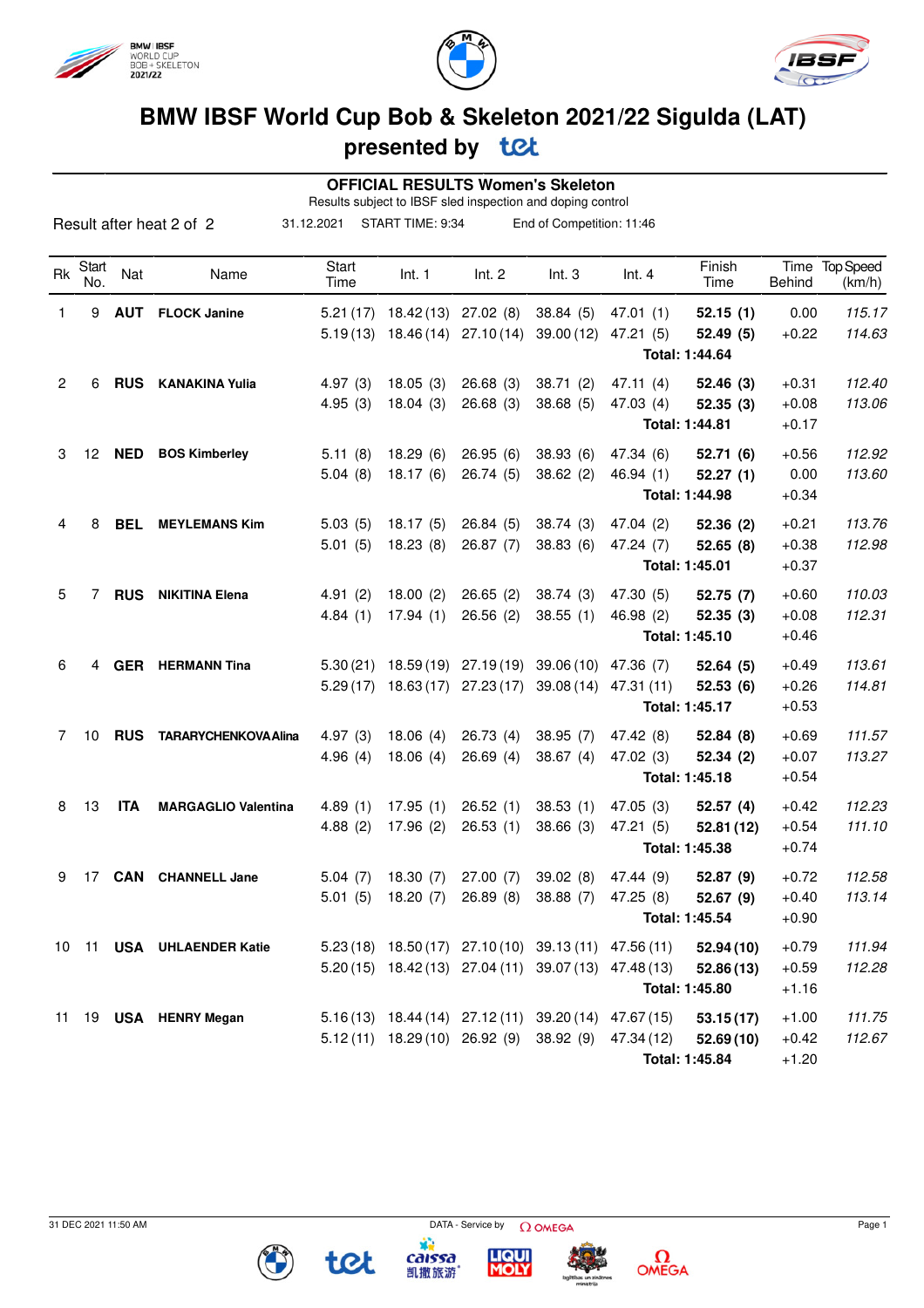





## **BMW IBSF World Cup Bob & Skeleton 2021/22 Sigulda (LAT)**

### **presented by**

|    |                      |            |                                 |               | <b>OFFICIAL RESULTS Women's Skeleton</b><br>Results subject to IBSF sled inspection and doping control |                       |                                             |            |                                   |                    |                          |
|----|----------------------|------------|---------------------------------|---------------|--------------------------------------------------------------------------------------------------------|-----------------------|---------------------------------------------|------------|-----------------------------------|--------------------|--------------------------|
|    |                      |            | Result after heat 2 of 2        | 31.12.2021    | START TIME: 9:34                                                                                       |                       | End of Competition: 11:46                   |            |                                   |                    |                          |
| Rk | Start<br>No.         | Nat        | Name                            | Start<br>Time | Int. 1                                                                                                 | Int. 2                | Int.3                                       | Int.4      | Finish<br>Time                    | Behind             | Time Top Speed<br>(km/h) |
| 12 | 23                   |            | <b>GBR</b> CROWLEY Brogan       | 5.03(5)       | 18.39(9)                                                                                               |                       | 27.16 (16) 39.22 (15)                       | 47.64 (14) | 53.12(16)                         | $+0.97$            | 112.84                   |
|    |                      |            |                                 | 5.03(7)       | 18.16(5)                                                                                               | 26.86(6)              | 38.89(8)                                    | 47.30 (9)  | 52.76(11)<br>Total: 1:45.88       | $+0.49$<br>$+1.24$ | 113.10                   |
| 13 | 14                   |            | <b>CAN</b> RAHNEVA Mirela       |               | $5.15(12)$ 18.41 (11) 27.12 (11) 39.33 (20)                                                            |                       |                                             | 47.89 (18) | 53.43 (20)                        | $+1.28$            | 110.49                   |
|    |                      |            |                                 |               | $5.16(12)$ 18.40(12) 27.04(11)                                                                         |                       | 38.98(11)                                   | 47.30 (9)  | 52.64(7)<br>Total: 1:46.07        | $+0.37$<br>$+1.43$ | 113.95                   |
| 14 | 1.                   | <b>GBR</b> | <b>DEAS Laura</b>               | 5.12(9)       | 18.35(8)                                                                                               | 27.02(8)              | 39.05(9)                                    | 47.53 (10) | 52.97(11)                         | $+0.82$            | 111.88                   |
|    |                      |            |                                 | 5.09(9)       | 18.28(9)                                                                                               | 26.93(10)             | 38.93(10)                                   | 47.48 (13) | 53.12(16)<br>Total: 1:46.09       | $+0.85$<br>$+1.45$ | 112.45                   |
| 15 | $\mathbf{2}^{\circ}$ | <b>PUR</b> | <b>DELKA Kellie</b>             | 5.29(20)      |                                                                                                        |                       | 18.59 (19) 27.21 (20) 39.17 (13) 47.59 (12) |            | 53.04(13)                         | $+0.89$            | 113.04                   |
|    |                      |            |                                 |               | 5.32 (18) 18.68 (18) 27.31 (19) 39.33 (17) 47.74 (17)                                                  |                       |                                             |            | 53.10(15)<br>Total: 1:46.14       | $+0.83$<br>$+1.50$ | 112.39                   |
| 16 | 5                    | <b>GER</b> | <b>NEISE Hannah</b>             |               | 5.28 (19) 18.52 (18) 27.14 (13) 39.15 (12)                                                             |                       |                                             | 47.62 (13) | 53.01 (12)                        | $+0.86$            | 111.22                   |
|    |                      |            |                                 |               | 5.28 (16) 18.54 (16) 27.13 (15) 39.34 (18)                                                             |                       |                                             | 47.82 (18) | 53.19(18)<br>Total: 1:46.20       | $+0.92$<br>$+1.56$ | 110.97                   |
| 17 | 15 <sub>1</sub>      |            | <b>GER</b> LOELLING Jacqueline  | 5.39(23)      |                                                                                                        |                       | 18.76 (22) 27.43 (22) 39.50 (22)            | 47.98 (21) | 53.37(18)                         | $+1.22$            | 111.38                   |
|    |                      |            |                                 |               | 5.40 (19) 18.73 (20) 27.30 (18) 39.23 (16) 47.60 (15)                                                  |                       |                                             |            | 52.91 (14)<br>Total: 1:46.28      | $+0.64$<br>$+1.64$ | 112.85                   |
| 18 | 20                   | <b>CZE</b> | <b>FERNSTAEDT Anna</b>          | 5.41(24)      |                                                                                                        | 18.75 (21) 27.40 (21) | 39.37 (21)                                  | 47.72 (16) | 53.05(14)                         | $+0.90$            | 113.13                   |
|    |                      |            |                                 |               | 5.40 (19) 18.71 (19) 27.32 (20)                                                                        |                       | 39.44 (20)                                  | 47.94 (19) | 53.33(19)<br>Total: 1:46.38       | $+1.06$<br>$+1.74$ | 110.68                   |
| 19 | 3                    | <b>ITA</b> | <b>CRIPPA Alessia</b>           |               | 5.16 (13) 18.46 (15) 27.15 (14) 39.30 (19) 47.91 (19)                                                  |                       |                                             |            | 53.40(19)                         | $+1.25$            | 110.06                   |
|    |                      |            |                                 | 5.09(9)       |                                                                                                        |                       | 18.37 (11) 27.08 (13) 39.15 (15) 47.65 (16) |            | 53.13(17)<br>Total: 1:46.53       | $+0.86$<br>$+1.89$ | 111.75                   |
|    |                      |            | 20 16 USA CURTIS Kelly          |               | $5.16(13)$ $18.47(16)$ $27.15(14)$ $39.28(18)$ $47.72(16)$                                             |                       |                                             |            | 53.08(15)                         | $+0.93$            | 111.67                   |
|    |                      |            |                                 |               | 5.19 (13) 18.49 (15) 27.16 (16) 39.35 (19) 47.95 (20)                                                  |                       |                                             |            | 53.47 (20)<br>Total: 1:46.55      | $+1.20$<br>$+1.91$ | 110.03                   |
|    |                      |            | 21 24 LAT TERAUDA Endija        |               | 5.34 (22) 18.79 (23) 27.50 (23) 39.61 (23) 48.06 (23)                                                  |                       |                                             |            | 53.44(21)<br><b>Total: 53.44</b>  | $+1.29$            | 111.64                   |
|    |                      |            | 22 26 FRA BESSARD Agathe        |               | 5.43 (25) 18.91 (25) 27.65 (25) 39.73 (25) 48.13 (24)                                                  |                       |                                             |            | 53.51 (22)<br><b>Total: 53.51</b> | $+1.36$            | 112.43                   |
|    |                      |            | 23 22 CHN ZHAO Dan              |               | 5.18 (16) 18.81 (24) 27.61 (24) 39.65 (24) 48.13 (24)                                                  |                       |                                             |            | 53.58 (23)<br><b>Total: 53.58</b> | $+1.43$            | 111.64                   |
|    |                      |            | 24 18 BRA SILVEIRA Nicole Rocha |               | 5.13 (11) 18.41 (11) 27.17 (17) 39.27 (17) 48.01 (22)                                                  |                       |                                             |            | 53.72 (24)<br><b>Total: 53.72</b> | $+1.57$            | 111.30                   |

45

caissa<br>凯撒旅游

tet